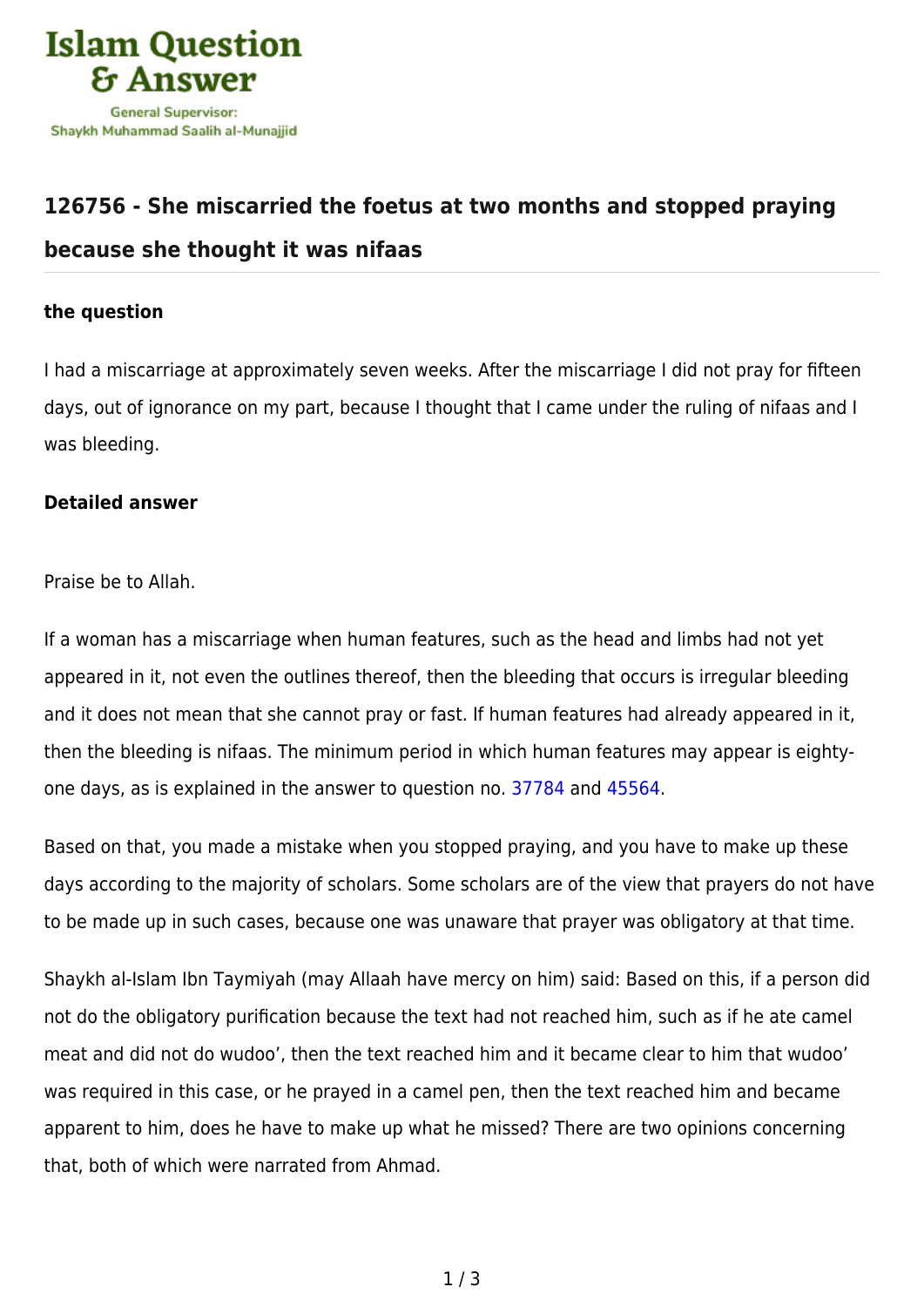

A similar case is a man who touches his penis and prays, then it becomes clear to him that it is obligatory to do wudoo' after touching one's penis.

The correct view in all these cases is that it is not obligatory to repeat them (the prayers), because Allaah forgives mistakes and forgetfulness, and because He says (interpretation of the meaning):

"And We never punish until We have sent a Messenger (to give warning)"

[al-Isra' 17:15].

If the command of the Messenger of Allaah (peace and blessings of Allaah be upon him) concerning a particular matter did not reach a person, then it has not been proven to him that it is obligatory. Hence the Prophet (peace and blessings of Allaah be upon him) did not order 'Umar and 'Ammaar, when they became junub and 'Umar did not pray but 'Ammaar prayed after rolling in the dust, to make up or repeat their prayers. Similarly, he did not command Abu Dharr to repeat the prayers when he became junub and did not pray for several days. And he did not tell the Sahaabi who ate until he could distinguish the white thread from the black thread to make up his fast. And he did not command the one who had prayed facing Jerusalem before news of the abrogation of that ruling (i.e., facing Jerusalem when praying) reached him to make up the prayers.

Under this heading also comes the case of the woman who experiences istihaadah (irregular vaginal bleeding), if she does not pray for a while because she believes that prayer is not obligatory for her. There are two scholarly opinions as to whether she is obliged to make up the prayers, one of which is that she is not required to do so, as was narrated from Maalik and others, because in the case of the woman with istihaadah who said to the Prophet (peace and blessings of Allaah be upon him): "I experience severe and heavy bleeding that kept me from praying and fasting", his response was to tell her what she should do in the future, and he did not tell her to make up the missed prayers. End quote from Majmoo' al-Fataawa (21/101).